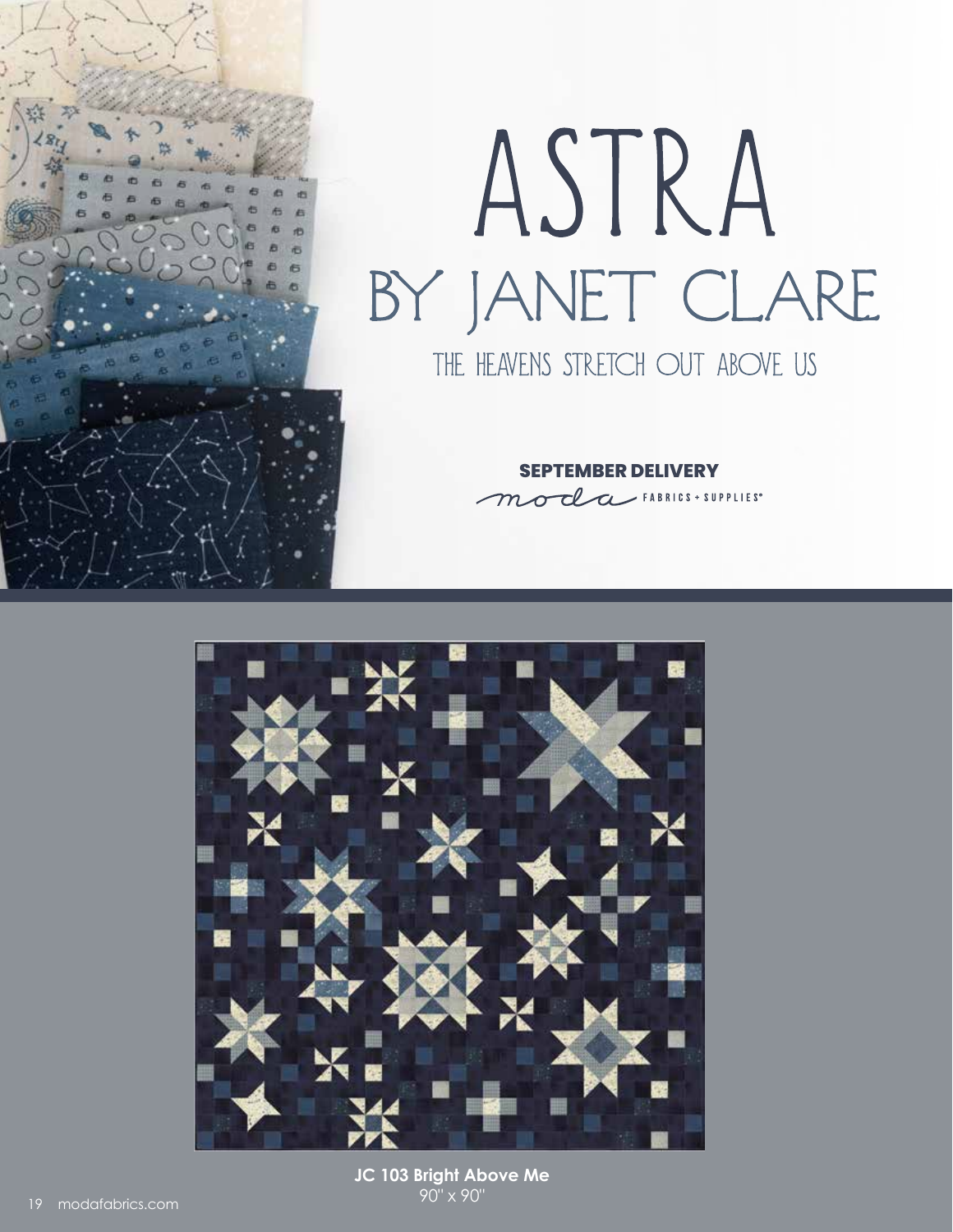One lockdown evening in May, we sat down as a family to watch live as the SpaceX Falcon 9 rocket took off with the 'Dragon' crew to begin their 250 mile journey to the International Space Station.

Many hours later, we were able to see the astronauts arrive safely, and could only marvel at the extraordinary achievements of all involved. A truly fascinating and optimistic story for 2020.

And so, I began to daydream about the great wide unknown above us, to doodle stars and constellations and to create galaxies with ink and bleach. Before long I had a sketchbook of ideas and a new fabric collection on the way.

I hope Astra encourages you to create quilts for all the star gazers in your life.



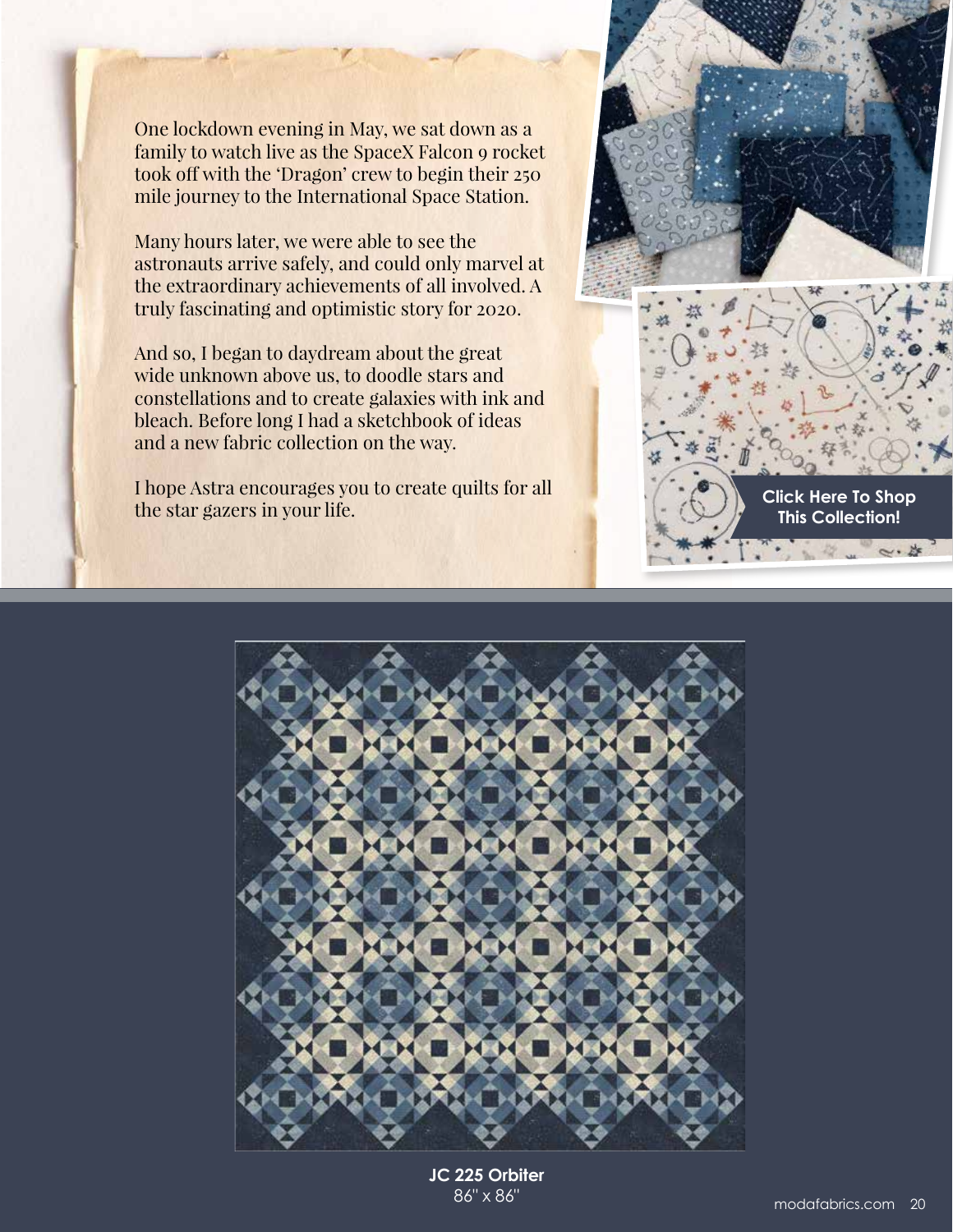## ASTRA BY JANET CLARE



moda FABRICS + SUPPLIES" **SEPTEMBER DELIVERY**